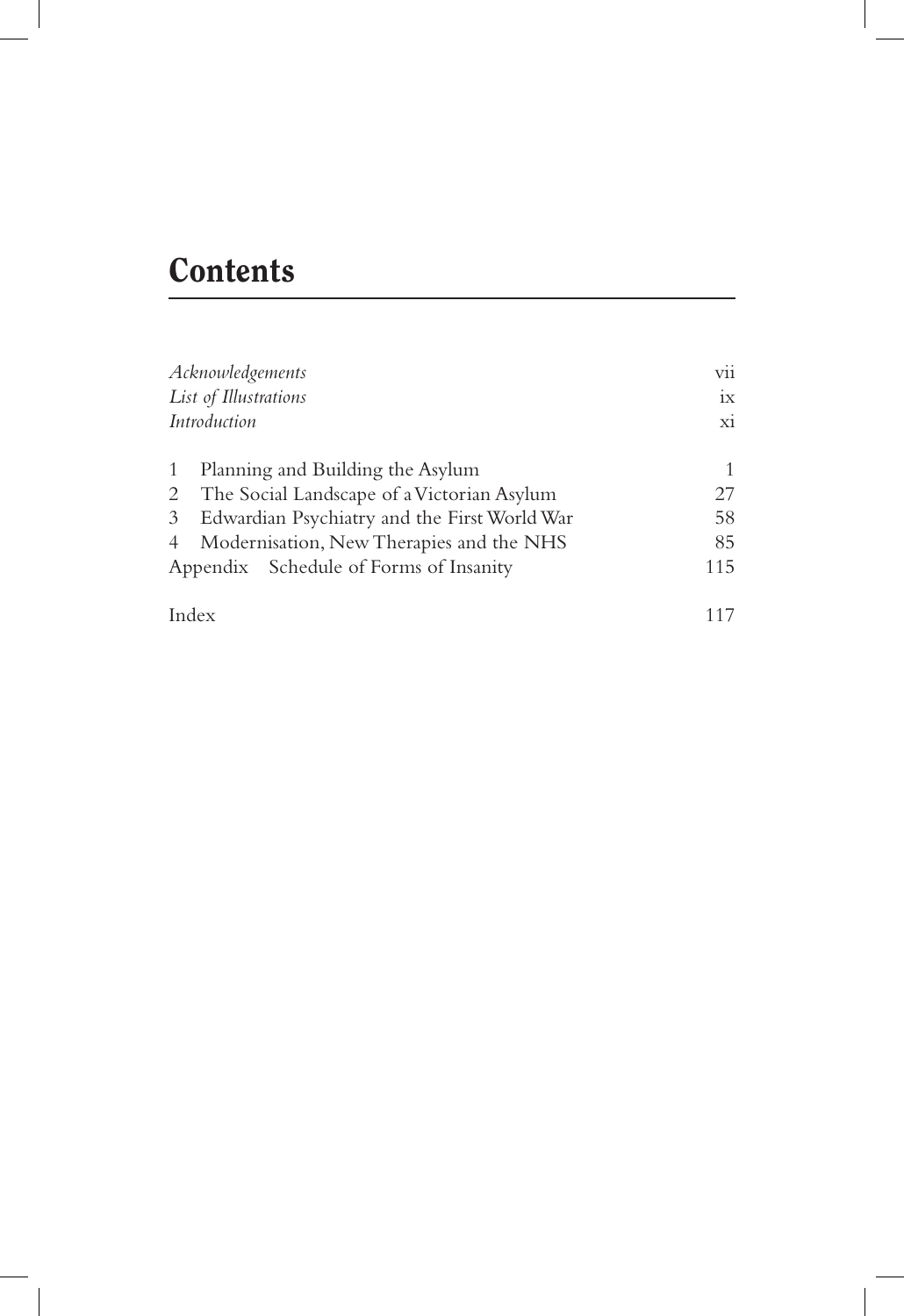## CHAPTER TWO The Social Landscape of a Victorian Asylum

On 8 March 1860, the new Three Counties Asylum admitted its first patients, six men and six women transferred from the Bedford Asylum. Only the sketchiest details survive about what life was like for those patients transferred to the new asylum. Nevertheless, we will attempt to give a flavour of daily life in the early years of the institution, both internally – what it was like to live and work in the  $asylum - and externally - its connections to the broader community$ and how it operated within the constraints of regulatory agencies. To do this we have looked primarily at the social relations of groups at all levels of the institution – patients, staff, administration, governing bodies, clergy and community residents. To understand the types of illnesses and life circumstances that brought patients to the asylum in the nineteenth century (often substantially different from twenty-firstcentury diagnoses) we first look at the context of insanity in mid-Victorian England.

## *Moral and Medical Treatment*

Lunacy reformers of the early and mid-nineteenth century emphasised that the asylum was to be a place of treatment. The mentally ill were to be confined in an attempt to treat them and then returned to society. The approach to be used was that of 'moral treatment', which had been pioneered at the York Retreat. Moral treatment emphasised the role of the environment as the prime therapeutic tool. The asylum was to provide a safe and comfortable environment where the mentally ill could be treated in a humane way and actively assisted to recover. When the Three Counties Asylum opened, moral treatment remained an ideal, but a largely unattainable one. In reality, treatment in the Victorian asylum was minimal. Year after year the Lunacy Commissioners – the official 'watchdogs' of asylum care – had to acknowledge in their annual reports that the majority of asylum patients did not recover.<sup>1</sup>

In the 1840s and early 1850s, the Commissioners focused their attention on curative issues. In 1847 they brought out a survey